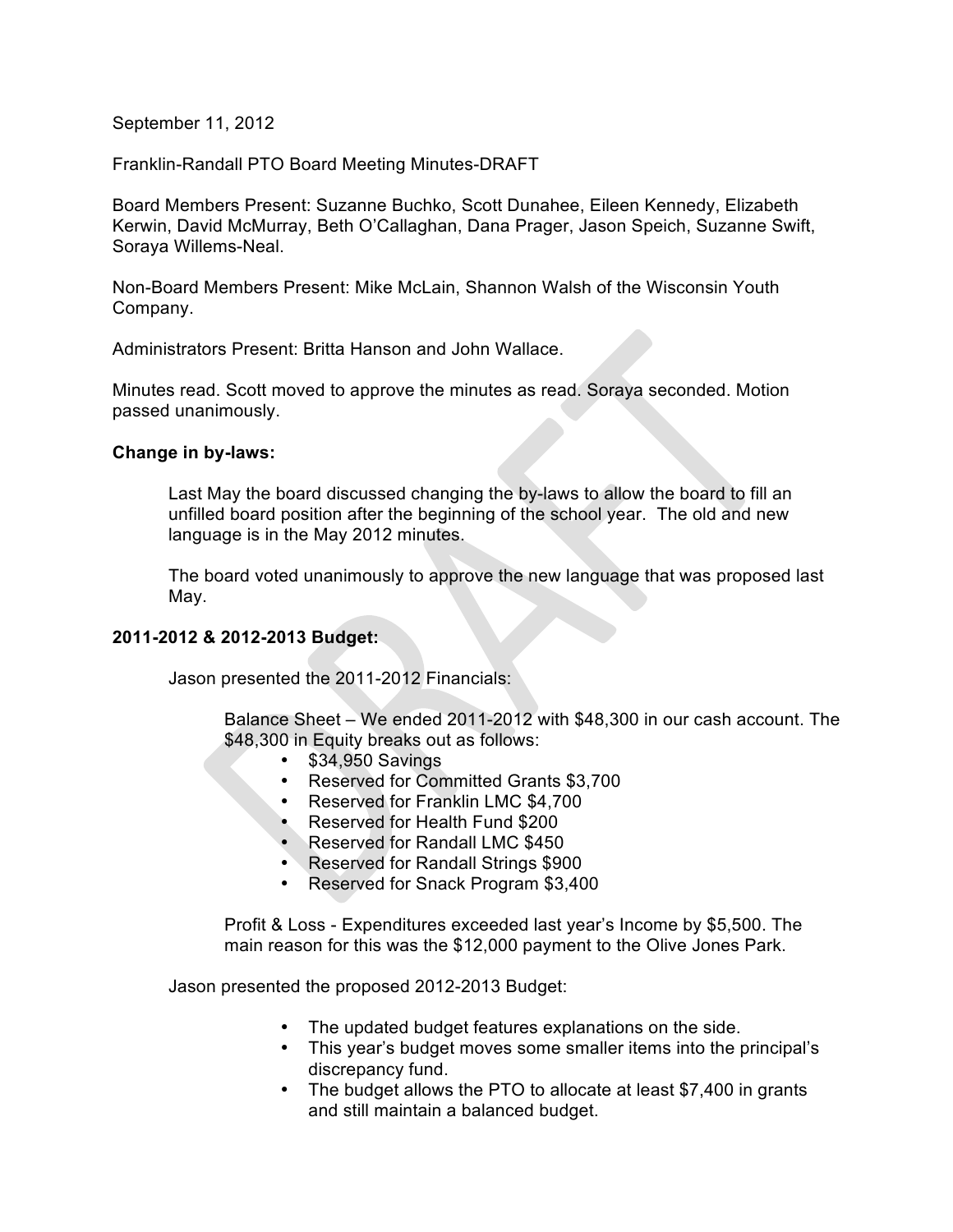• There was further discussion on the need for a balanced budget and the Board agreed they are comfortable allocating more than \$7,400 on grants and reducing the savings (currently at \$35,000).

The Board approved the budget unanimously.

Additional items that were discussed:

- **Music**  Franklin needs funds for concert substitute teachers; Randall needs equipment materials and funds for concert substitute teachers. Suzanne S. recommended that we keep music as a line item rather than have the dollars placed in the principals' discretionary accounts. She recommended the same for the cultural arts line item, since these are events that are not part of the school's budget, yet provide wonderful enrichment for students.
- **Electronic newsletter** We hope to have minor cost savings this year by implementing an e-newsletter and reducing printing costs.
- **Swimming** Britta, in consultation with physical education teachers and classroom teachers, has decided to cancel the kindergarten swimming program. She expressed concern that students are sometimes supervised by untrained adults and are at times in the locker rooms with non-MMSD trained personnel. Transportation concerns were also noted.
	- o Goodman Pool offers scholarships that could provide students with a swimming experience.
	- o Kindergarten staff are at best neutral regarding the swimming program.
	- o There have been fewer volunteers, which increases the risk to student safety.
	- $\circ$  Swimming is not in the curriculum.
	- o Soraya encouraged that parents be given appropriate notice, and a rationale, for the termination of the Kindergarten swimming program at Franklin.

# **Foreign Language Program Report:**

Shannon Walsh of the Wisconsin Youth Company, Mike McLain and Elizabeth Kerwin were present to discuss matters related to transferring the after-school foreign language program from the PTO to WYC.

- $\circ$  Scott thanked Mike, Shannon, and Elizabeth for their work on the foreign language program over the summer.
- o Shannon noted that Franklin-Randall's PTO is the only PTO involved in afterschool foreign language.
- $\circ$  Shannon noted that taking attendance is an issue that needs to be finalized, (i.e., who will take attendance since there will be no lead teacher.) It was noted that a volunteer could do so, though volunteers are not traditionally a part of the WYC program. Another related matter is that, in the past, After School Program students were signed out for foreign language, and then returned to the After School activities. Any students who are not accounted for were marked by After School. The new system may require someone else to record this.